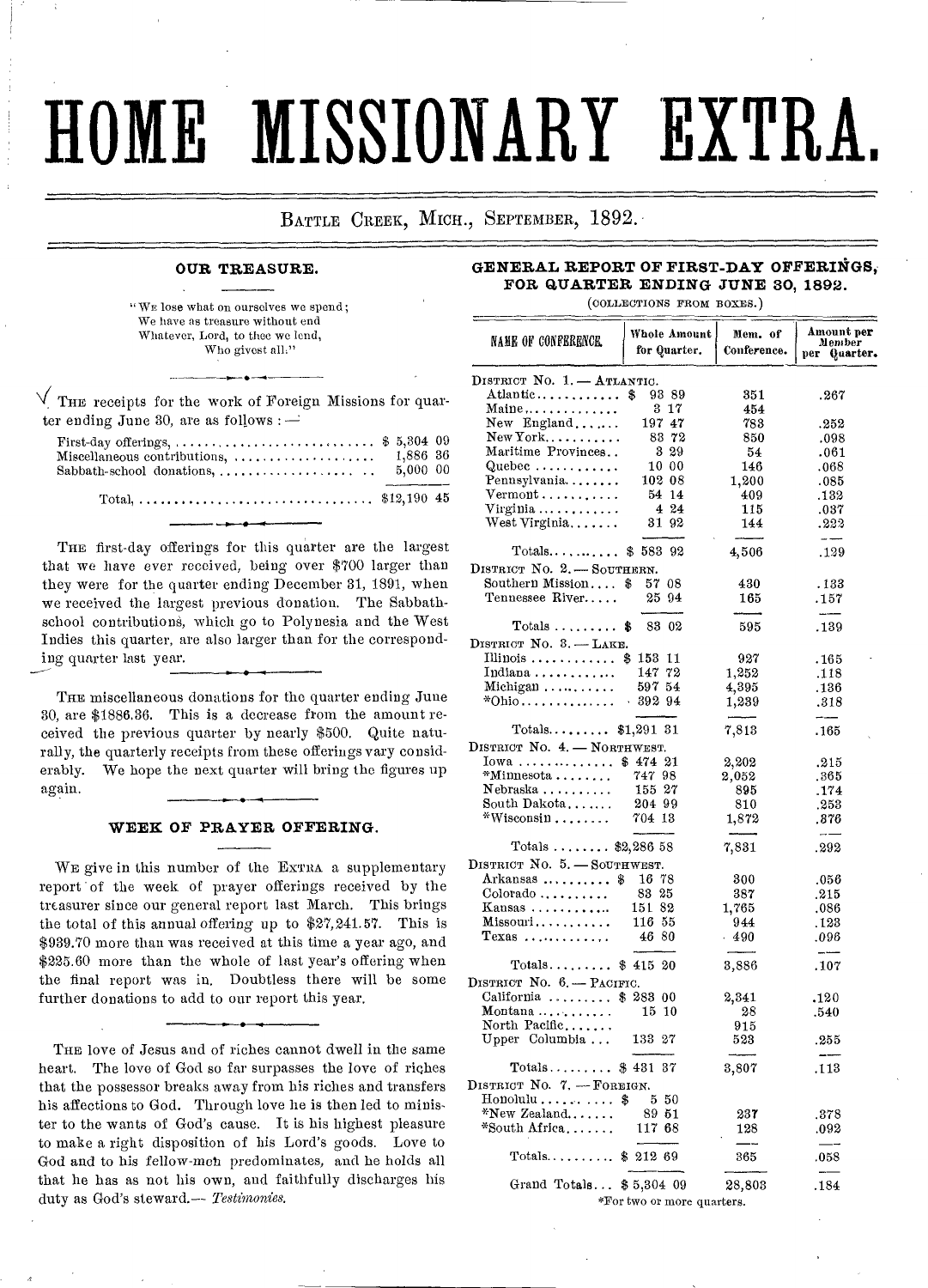# **ITEMIZED' REPORT OF FIRST-DAY OFFERIN**

FOR QUARTER ENDING

| MICHIGAN.                                     |                                | S.<br>s<br>S                  |
|-----------------------------------------------|--------------------------------|-------------------------------|
| Arbela,<br>Alma,                              | \$<br>31<br>5<br>3<br>61       | S<br>S                        |
| Almira,<br>Allendale,                         | 27<br>1<br>50                  | s<br>T<br>T                   |
| Almena,<br>Bear Lake,                         | 94<br>4<br>23                  | $\hat{\mathbb{U}}$            |
| Bay City,<br>Battle Creek,                    | 2<br>16<br>137<br>31           | v<br>V<br>V                   |
| Bedford                                       | 6<br>04<br>7<br>22             | ٧                             |
| Bancroft.<br>Brookfield                       | 83<br>2<br>41                  | ٧<br>Ŵ                        |
| Bloomingdale,<br>Byron Center,<br>Burlington, | 2<br>39<br>2<br>00             | Й<br>W                        |
| Birmingham<br>Bunker Hill,                    | 1<br>00<br>1<br>07             | ٧,<br>W                       |
| Clark,<br>Coldwater,                          | 50<br>62                       | Iı                            |
| Carlton Center,<br>Ceresco                    | 12<br>02<br>14<br>46           |                               |
| Ceresco,<br>Carson City,<br>Cedar Lake,       | 2<br>90<br>2<br>47             |                               |
| Chesaning,                                    | 2<br>85<br>4<br>27             |                               |
| Charlotte,<br>Cleon,                          | 1<br>06<br>1<br>30             | A                             |
| Colon,<br>Denver,<br>Detroit,                 | 2<br>31<br>9<br>55             | A<br>A                        |
| Donglas,<br>Decatur,                          | 4<br>35<br>1<br>60             | A<br>Ą                        |
| Elmwood,<br>Elk Rapids,                       | 1<br>10<br>10<br>02            | Ċ,<br>C.                      |
| Ely,<br>Edenville,                            | 3<br>35<br>1<br>34             | D<br>D                        |
| Eaton Rapids,<br>Elk Lake S. S.               | 5<br>39<br>8<br>75             | D<br>£,<br>$\mathbf{\bar{F}}$ |
| Flint,<br>$\text{Fenton},$                    | 5<br>20<br>41                  | г.                            |
| Fairgrove,<br>Freeland.                       | 2<br>67<br>3<br>31             | Gi<br>G                       |
| Grand Rapids,<br>Gowen,                       | $\frac{3}{2}$<br>75<br>50      | G)<br>G                       |
| Greenville,<br>Gaines,                        | 9<br>30<br>61                  | н.<br>H.                      |
| Hastings,<br>Hazelton,                        | $\frac{1}{1}$<br>27<br>5<br>36 | H<br>Η.                       |
| Howell<br>Hoytville,                          | 2<br>12<br>65                  | н<br>K                        |
| Hillsdale,<br>Horton,                         | 3<br>79<br>25                  | La<br>M<br>M.                 |
| Hanover,<br>Holly,                            | 60<br>26                       | M                             |
| City,<br>Imlay<br>Ithaca,                     | 4<br>$25 -$<br>4<br>85         | м<br>O۱<br>Pi:                |
| Ionia,<br>Jackson,                            | 2<br>52<br>21<br>08            | Pl.                           |
| Kalamazoo,<br>Kent City,                      | 58<br>4<br>95                  | $_{\rm Re}$<br>St.            |
| Lyons,<br>Lapeer,                             | 7<br>38<br>5<br>71             | St.<br>Sυ<br>St.              |
| Leslie,<br>Lakeview,                          | 75<br>1<br>1<br>28             | Ť.                            |
| Lowell,<br>Monterey,                          | 8<br>50<br>8<br>00             | уi<br>Ve                      |
| Memphis,<br>Maple Grove,                      | 3<br>79<br>85                  | W.<br>W<br>w,                 |
| Mundy,<br>Morrice                             | 4<br>14<br>5<br>53             | W<br>W١                       |
| North Branch,<br>Napoleor                     | 3<br>01<br>1<br>00             | In<br>υa                      |
| Northern C. M.<br>Ogden Center,               | 17<br>60<br>7<br>02            |                               |
| Ovid,<br>Otsego,                              | 9<br>88<br>$\frac{2}{2}$<br>00 | Вe                            |
| Orange,<br>Orleans,                           | 56<br>7<br>80                  | Αn                            |
| Petoskey,<br>Parkville                        | 3<br>25<br>2<br>75             |                               |
| Potterville,<br>Quincy.<br>Riverside,         | 3<br>00<br>11<br>80            |                               |
| Reese,                                        | 5<br>50<br>40                  | Αn                            |
| Ransom,<br>South Haven,                       | I<br>26<br>50<br>6             | Be<br>Κa                      |
| Spring Arbor,<br>í<br>Summer.                 | 2<br>65<br>4<br>03             | Ne<br>Pа                      |
| St. Charles,<br>Saranac                       | 80<br>8<br>61                  | In(                           |
| Scottville,                                   | 5<br>78                        |                               |
|                                               |                                |                               |

| INGS.<br>NG JUNE 30, 1892.                                                                                                                                                                                                                                                                                                                                    |                                                                                                                                                                                                                                          | A.<br>B<br>Ct<br>Cε                                                                                                                                      |
|---------------------------------------------------------------------------------------------------------------------------------------------------------------------------------------------------------------------------------------------------------------------------------------------------------------------------------------------------------------|------------------------------------------------------------------------------------------------------------------------------------------------------------------------------------------------------------------------------------------|----------------------------------------------------------------------------------------------------------------------------------------------------------|
| Shelby,<br>Sherman,<br>Saginaw,<br>Sand Lake,<br>St. Louis,<br>Sparta,<br>Thetford,<br>Traverse City,<br>Union City,<br>Vassar,<br>Vanderbilt,<br>Vermontville,<br>West Leroy,<br>Willis,<br>White Lake,<br>Westphalia,<br>Wright,<br>Webberville,<br>Watrousville,<br>Individuals,<br>Total,                                                                 | \$<br>360<br>62<br>1<br>22<br>5<br>1<br>53<br>2<br>40<br>30<br>1<br>75<br>1<br>00<br>25<br>00<br>42<br>5<br>1<br>46<br>1<br>40<br>5<br>13<br>7<br>11<br>75<br>3<br>31<br>9<br>40<br>3<br>25<br>5<br>90<br>8<br>11<br>\$597 54            | Ce<br>E)<br>E)<br>El<br>Ģı<br>Ģ۱<br>Lε<br>Ļ٢<br>Lε<br>Ţι<br>La<br>N<br>Оε<br>Pl.<br>Pε<br>Pa<br>Ro<br>Sa<br>Sa<br>Sч<br>Su<br>So<br>Sа<br>Sa<br>St<br>Sa |
| MINNESOTA.                                                                                                                                                                                                                                                                                                                                                    |                                                                                                                                                                                                                                          | Sa<br>St,<br>Sa                                                                                                                                          |
| Alden,<br>Austin,<br>Alexandria,<br>Amboy,<br>Artichoke,                                                                                                                                                                                                                                                                                                      | s<br>6<br>00<br>4<br>28<br>33<br>2<br>98<br>7<br>15                                                                                                                                                                                      | Tυ<br>Vs<br>W<br>Mi                                                                                                                                      |
| Crow Wing,<br>Cambridge,<br>Dundas,                                                                                                                                                                                                                                                                                                                           | 3<br>40<br>7<br>20<br>2<br>15                                                                                                                                                                                                            | S                                                                                                                                                        |
| Duluth,<br>Dodge Center,<br>Eagle Lake,<br>Fargo,<br>N.D.,<br>Fort Ripley,<br>Gilchrist,<br>Garden City,<br>Grove Lake,<br>Good Thunder,<br>Hampton, N. D.<br>Hamlin, N. D.<br>Hutchinson,<br>Hancock,<br>Hartland,<br>Kasota,<br>Lake City,                                                                                                                  | 13<br>50<br>2<br>43<br>1<br>55<br>12<br>98<br>00<br>5<br>10<br>00<br>11<br>54<br>8<br>07<br>8<br>70<br>83<br>3<br>70<br>13<br>71<br>4<br>85<br>10<br>38<br>64<br>1<br>7<br>13                                                            | As<br>At<br>Bi<br>Gr<br>Ori<br>In(<br>Du<br>Тo<br>No<br>An                                                                                               |
| Minneapolis, Eng.<br>Mankato,<br>Mountain Lake,<br>Medford,<br>Owatonna,<br>Pine Island,<br>Pleasant Grove,<br>Redwood Falls,<br>St. Paul, Eng.<br>St. Francis,<br>Stone Prairie,<br>St. Cloud,<br>U.,<br>Tracy,<br>Villard,<br>Verndale,<br>West Union,<br>Winona,<br>Woodland,<br><br>Wells,<br>wens,<br>Worthington,<br>Individuals,<br>Camp Meeting Don., | 9<br>60<br>5<br>34<br>9<br>00<br>4<br>14<br>72<br>4<br>6<br>47<br>13<br>65<br>6<br>63<br>10<br>52<br>60<br>1<br>25<br>6<br>94<br>1<br>$^{00}$<br>50<br>7<br>00<br>65<br>4<br>85<br>2<br>22<br>71<br>6<br>43<br>1<br>75<br>3<br>168<br>35 | Ba<br>Big<br>Bro<br>Bri<br>$_{\rm Chi}$<br>E11<br>Hig<br>Iro<br>Lal<br>Mil<br>Ma<br>Mil<br>Sio<br>Sur<br>Vil<br>Ind<br>Car<br>Ind                        |
| Total,<br>Bel'nging to prev.qr. 323                                                                                                                                                                                                                                                                                                                           | \$424<br>84<br>14                                                                                                                                                                                                                        |                                                                                                                                                          |
| Am't in gen'l rept., \$747                                                                                                                                                                                                                                                                                                                                    | 98                                                                                                                                                                                                                                       |                                                                                                                                                          |
| WEST<br>VIRGINIA.<br>è<br>Amos,<br>Berea,<br>Kanawha,<br>Newburg,<br>Parkersburg,                                                                                                                                                                                                                                                                             | $\overline{\mathbf{4}}$<br>26<br>\$<br>42<br>J<br>4<br>75<br>62<br>16<br>2<br>92                                                                                                                                                         | Boı<br>Bri<br>Bu<br>$_{\rm Ch}$<br>Iras<br>Job<br>Jan<br>Noi<br>$_{\mathrm{Trc}}$                                                                        |
| Individuals,<br>Total,                                                                                                                                                                                                                                                                                                                                        | 95<br>1<br>\$31<br>92                                                                                                                                                                                                                    | Ind                                                                                                                                                      |

| CALIFORNIA.                                                                                                                                                                                                                                                                                                                                                                                              |                                                                                                                                                                                                                                                                                        |
|----------------------------------------------------------------------------------------------------------------------------------------------------------------------------------------------------------------------------------------------------------------------------------------------------------------------------------------------------------------------------------------------------------|----------------------------------------------------------------------------------------------------------------------------------------------------------------------------------------------------------------------------------------------------------------------------------------|
| Alton,<br>Bakersfield,<br>Crystal Springs,<br>Calistoga,<br>Centrali <b>a,</b><br>El Monte,<br>Eureka,<br>C. M.,<br>Eureka, C. M<br>Grass Valley,<br>Grangeville,<br>Lakeport,<br>Lockwood,<br>Lemoore,<br>Los Angeles,<br>Laytonville,<br>Norwalk,<br>Oakland.<br>Placerville,<br>Petaluma,<br>Pasadena,<br>Rocklin,<br>San Francisco,<br>San Diego,<br>Swasey,<br>Susanville,<br>Soquel<br>Santa Rosa, | s<br>5<br>50<br>36<br>1<br>6<br>50<br>5<br>50<br>08<br>4<br>25<br>3<br>5<br>60<br>25<br>75<br>45<br>5<br>6<br>00<br>90<br>85<br>4<br>95<br>45<br>4<br>9<br>00<br>8<br>20<br>33<br>00<br>30<br>1<br>90<br>3<br>40<br>65<br>17<br>35<br>6<br>45<br>2<br>50<br>28<br>98<br>6<br>55<br>855 |
| Sacramento,<br>Stockton,<br>San Pasqual,<br>Santa Ana,<br>St. Helena,<br>San Jose,<br>Tulare<br>Vacaville<br>Woodland,<br>Miscellaneons,<br>Total,<br>SOUTHERN                                                                                                                                                                                                                                           | 25<br>8<br>75<br>1<br>4<br>-80<br>10 60<br>8. 45<br>6<br>55<br>3<br>38<br>7<br>85<br>5<br>00<br>19<br>40<br>\$283 00<br>MISSION.                                                                                                                                                       |
| Ashervino,<br>Atlanta, Ga.,<br>Birmingham, Ala.<br>Arraville, Tenn.<br>Ala.,<br>Orlando, Fla.,<br>Individuals,<br>Total,<br>Due on last qr.,<br>Total for two qrs.,<br>Not rec'd by Treas.,                                                                                                                                                                                                              | \$<br>1<br>00<br>2<br>68<br>1<br>36<br>4<br>40<br>5<br>85<br>24<br>14<br>\$39<br>43<br>33<br>79<br>\$73<br>22<br>16<br>14                                                                                                                                                              |
| Am't in gen'l rep't,<br>SOUTH<br>DAKOTA.                                                                                                                                                                                                                                                                                                                                                                 | \$57<br>08                                                                                                                                                                                                                                                                             |
| Badus,<br>8<br>Big Springs<br>Brotherfield<br>Bridgewater,<br>Childstown,<br>Ellsworth,<br>Highmore,<br>Iroquois,<br>Lakeside,<br>Milltown,<br>Madison,<br>Milbank,<br>Sioux Falls,<br>Sounny Side,<br>Vilas,<br>Vilas,<br>Individuals,<br>Camp-meeting don.<br>Individuals,                                                                                                                             | 13<br>70<br>90<br>1<br>4<br>$^{00}$<br>$\begin{smallmatrix} 6 & 7 & 1 \\ 7 & 1 & 3 \end{smallmatrix}$<br>56<br>00<br>95<br>80<br>1<br>50<br>1<br>96<br>13<br>25<br>6<br>50<br>5<br>86<br>11<br>96<br>4<br>75<br>6<br>10<br>15<br>38<br>37<br>91<br>7<br>45                             |
| Total,<br>VERMONT.                                                                                                                                                                                                                                                                                                                                                                                       | \$204<br>99                                                                                                                                                                                                                                                                            |
| Bordoville,<br>Bristol,<br>Burlington,<br>Chelsea,<br>Irasburg & Charl'st'n, 22<br>Johnson,<br>Jamaica.<br>Northfield,<br>Troy,<br>Individuals,<br>Total,                                                                                                                                                                                                                                                | \$6<br>90<br>3<br>00<br>74<br>83<br>90<br>60<br>8<br>21<br>1<br>45<br>1<br>30<br>8<br>21<br>\$51<br>14                                                                                                                                                                                 |

| PENNSYLVANIA.                                                                                                                                                                                                                                                                                                                                                                                                                                                                                                                                                                                                                                                                                                                                                                                                         |                                                                                                                                                                                                                                                                                                                                                                                                                                                                                                                                                                                                                                                                                                                    |  |  |  |
|-----------------------------------------------------------------------------------------------------------------------------------------------------------------------------------------------------------------------------------------------------------------------------------------------------------------------------------------------------------------------------------------------------------------------------------------------------------------------------------------------------------------------------------------------------------------------------------------------------------------------------------------------------------------------------------------------------------------------------------------------------------------------------------------------------------------------|--------------------------------------------------------------------------------------------------------------------------------------------------------------------------------------------------------------------------------------------------------------------------------------------------------------------------------------------------------------------------------------------------------------------------------------------------------------------------------------------------------------------------------------------------------------------------------------------------------------------------------------------------------------------------------------------------------------------|--|--|--|
| Albion,<br>Allentown,<br>Cherry Flatts,<br>Corydon,<br>Elk Lake,<br>Emporium,<br>Fleetwood,<br>Huntingdon,<br>Warren,<br>North<br>Philadelphia,<br>Pittsburg,<br>Port Allegheny,<br>Reading,<br>Roaring Branch,<br>Shunk<br>Sunbury,<br>Waterford.<br>Williamsport,<br>Youngsville,<br>$\mathrm{\bar{w}}$ heeler,<br>Personal,                                                                                                                                                                                                                                                                                                                                                                                                                                                                                        | \$<br>1<br>80<br>75<br>25<br>5<br>30<br>75<br>1<br>87<br>4<br>30<br>1<br>00<br>8<br>54<br>26<br>30<br>15<br>63<br>46<br>41<br>5<br>3<br>56<br>15<br>10<br>00<br>90<br>9<br>52<br>25<br>00<br>5<br>34                                                                                                                                                                                                                                                                                                                                                                                                                                                                                                               |  |  |  |
| Total,                                                                                                                                                                                                                                                                                                                                                                                                                                                                                                                                                                                                                                                                                                                                                                                                                | \$102<br>08                                                                                                                                                                                                                                                                                                                                                                                                                                                                                                                                                                                                                                                                                                        |  |  |  |
| WISCONSIN.                                                                                                                                                                                                                                                                                                                                                                                                                                                                                                                                                                                                                                                                                                                                                                                                            |                                                                                                                                                                                                                                                                                                                                                                                                                                                                                                                                                                                                                                                                                                                    |  |  |  |
| Attica<br>Arcadia<br>Alabama,<br>Antigo,<br>Beldenville,<br>Brodhead,<br>${\rm Check},$<br>Clintonville,<br>Debello,<br>Elroy,<br>Eureka,<br>Fish Creek,<br>Ft. Howard.<br>Grand Rapids,<br>Humbird,<br>H. M. Grove,<br>Kickapoo,<br>Knapp,<br>La Crosse,<br>Lime Ridge,<br>Little Prairie,<br>Loyal,<br>Lucas,<br>Mackford,<br>Madison<br>Maiden Rock,<br>Works,<br>Maple<br>Manston,<br>Milton June.<br>Malwaukee,<br>Misha Mokwa,<br>Moon,<br>Monroe,<br>Mt. Sterling,<br>Neenah,<br>New London,<br>Oakland,<br>Ogdensburg,<br>Oxford,<br>Plainfield,<br>Poy Sippi,<br>Poy Sippi (Don.),<br>Pulcifer,<br>Racine,<br>Raymond,<br>Richford,<br>Royalton,<br>Robinson<br>Sextonville,<br>Sparta,<br>Sturgeon<br>Bay,<br>Stevens Pt.<br>Sand Prairie,<br>Victory,<br>Waterloo,<br>Camp-meeting don.,<br>Miscellaneous, | \$<br>5<br>08<br>1<br>34<br>25<br>3<br>23<br>85<br>1<br>3<br>00<br>2<br>50<br>22<br>36<br>35<br>55<br>13<br>51<br>11<br>12<br>28<br>2<br>18<br>46<br>ì<br>91<br>2<br>00<br>50<br>6<br>84<br>35<br>29<br>90<br>96<br>5<br>50<br>15<br>36<br>11<br>01<br>16<br>48<br>í<br>8<br>21<br>$\frac{1}{2}$<br>25<br>10<br>52<br>17<br>19<br>95<br>3<br>44<br>5<br>58<br>2<br>20<br>21<br>01<br>12<br>16<br>22<br>26<br>98<br>5<br>2<br>17<br>07<br>9<br>24<br>62<br>8<br>00<br>75<br>4<br>7<br>90<br>J<br>3<br>14<br>60<br>1<br>I<br>45<br>ı<br>$\mathbf \epsilon$<br>10<br>44<br>ì<br>5<br>40<br>י בין בין בין דין<br>8<br>05<br>97<br>1<br>37<br>8<br>75<br>9<br>5<br>13<br>1<br>49<br>I<br>45<br>1<br>l<br>I<br>175<br>17 |  |  |  |
| Total,                                                                                                                                                                                                                                                                                                                                                                                                                                                                                                                                                                                                                                                                                                                                                                                                                | 8704<br>13                                                                                                                                                                                                                                                                                                                                                                                                                                                                                                                                                                                                                                                                                                         |  |  |  |
| <b>TENNESSEE</b>                                                                                                                                                                                                                                                                                                                                                                                                                                                                                                                                                                                                                                                                                                                                                                                                      | RIVER.                                                                                                                                                                                                                                                                                                                                                                                                                                                                                                                                                                                                                                                                                                             |  |  |  |
| Cross Plains,<br>Edgfield Junction,<br>Leach,<br>Nashville.<br>Ridge,<br>Springville,<br>Trezevant,<br>Total,                                                                                                                                                                                                                                                                                                                                                                                                                                                                                                                                                                                                                                                                                                         | エココミクショート<br>\$9<br>16<br>2<br>99<br>80<br>7<br>49<br>80,<br>4<br>45<br>I<br>25<br>\$25<br>94                                                                                                                                                                                                                                                                                                                                                                                                                                                                                                                                                                                                                      |  |  |  |

| KANSAS.                                                                                                                                                                                                                                                                                                                                                                                                                                                                                                                                                                                                                       |                                                                                                                                                                                                                                                                                                                                                                                                                                                                                                     |
|-------------------------------------------------------------------------------------------------------------------------------------------------------------------------------------------------------------------------------------------------------------------------------------------------------------------------------------------------------------------------------------------------------------------------------------------------------------------------------------------------------------------------------------------------------------------------------------------------------------------------------|-----------------------------------------------------------------------------------------------------------------------------------------------------------------------------------------------------------------------------------------------------------------------------------------------------------------------------------------------------------------------------------------------------------------------------------------------------------------------------------------------------|
| Beloit,<br>Clay Center,<br>Clyde,<br>Chetopa,<br>Concordia,<br>Chase,<br>Dunlap<br>${\rm De~Witt},$<br>Emporia,<br>El Dorado,<br>Elk City,<br>Fawn,<br>Greenleaf,<br>Herington,<br>Hillsboro,<br>Hartford,<br>Harvey Co.,<br>Hutchinson,<br>I<br>ehigh,<br>Lowe,<br>Leavenworth,<br>Moline,<br>Monnd City,<br>Nortonville,<br>Neutral,<br>Osawkee,<br>Ottawa,<br>Otis,<br>Portis,<br>Preston,<br>Palermo,<br>Richland,<br>Stover,<br>Springside,<br>Sierling,<br>S. Cottonwood,<br>Severy,<br>Topeka,<br>Tampa,<br>Tisdale,<br>.<br>Valley Center,<br>Valeda,<br>Winfield,<br>Wamego,<br>Wichita,<br>Miscellaneous,<br>Total, | \$<br>2<br>50<br>15<br>9<br>03<br>17<br>2<br>1<br>75<br>57<br>39<br>1<br>20<br>2<br>48<br>1<br>00<br>2<br>33<br>32<br>ı<br>4<br>95<br>21<br>6<br>õ<br>94<br>1<br>50<br>6<br>00<br>6<br>65<br>3<br>15<br>90<br>2<br>66<br>6<br>61<br>52<br>1<br>50<br>43<br>4<br>70<br>4<br>40<br>2<br>50<br>5<br>50<br>7<br>61<br>7<br>$_{02}$<br>1<br>80<br>3<br>35<br>4<br>06<br>67<br>2<br>20<br>30<br>7<br>51<br>3<br>92<br>1<br>33<br>1<br>05<br>40<br>1<br>05<br>2<br>00<br>11<br>94<br>6<br>60<br>8151<br>82 |
| COLORADO.<br>Boulder,<br>Denver,<br>Longmont,<br>Pueblo,<br>Trinidad,<br>Albuquerque, New<br>Mexico,                                                                                                                                                                                                                                                                                                                                                                                                                                                                                                                          | \$34<br>91<br>35<br>15<br>1<br>00<br>1<br>75<br>3<br>69<br>6<br>75                                                                                                                                                                                                                                                                                                                                                                                                                                  |
| Total,                                                                                                                                                                                                                                                                                                                                                                                                                                                                                                                                                                                                                        | \$83-25                                                                                                                                                                                                                                                                                                                                                                                                                                                                                             |
| NEW<br>YORK.                                                                                                                                                                                                                                                                                                                                                                                                                                                                                                                                                                                                                  |                                                                                                                                                                                                                                                                                                                                                                                                                                                                                                     |
| Adams Center,<br>Auburn,<br>Buffalo,<br>Batavia,<br>Brookfield,<br>Blockville,<br>East Otto,<br>Frankfort,<br>Genoa,<br>Jeddo,<br>Jamestown,<br>Mars<br>Mannsville,<br>Middle Grove,<br>Newfane,<br>Norfolk,<br>North Creek,<br>rvitni<br>Pulaski,<br>Pierrepont,<br>Portville,<br>Roosevelt,<br>Rome,<br>Randolph,<br>Steamburgh,<br>Sinclairville,<br>Salamanca,<br>Watertown,<br>Williamstown,<br>West Bangor,<br>.<br>West Valley,<br>West Valley,                                                                                                                                                                        | \$<br>20<br>4<br>65<br><b>922</b><br>85<br>95<br>40<br>13<br>1<br>00<br>25<br>15<br>1<br>42<br>2<br>7<br>90<br>82<br>50<br>2<br>67<br>50<br>3<br>32<br>2<br>40<br>1<br>51<br>97<br>1<br>1<br>95<br>7<br>78<br>5<br>91<br>17<br>1<br>88<br>1<br>5<br>$\boldsymbol{00}$<br>10<br>1<br>74<br>1<br>1<br>00                                                                                                                                                                                              |
| Miscellaneous,<br>Total,                                                                                                                                                                                                                                                                                                                                                                                                                                                                                                                                                                                                      | 30<br>6<br>2<br>00<br>1<br>30<br>\$83<br>72                                                                                                                                                                                                                                                                                                                                                                                                                                                         |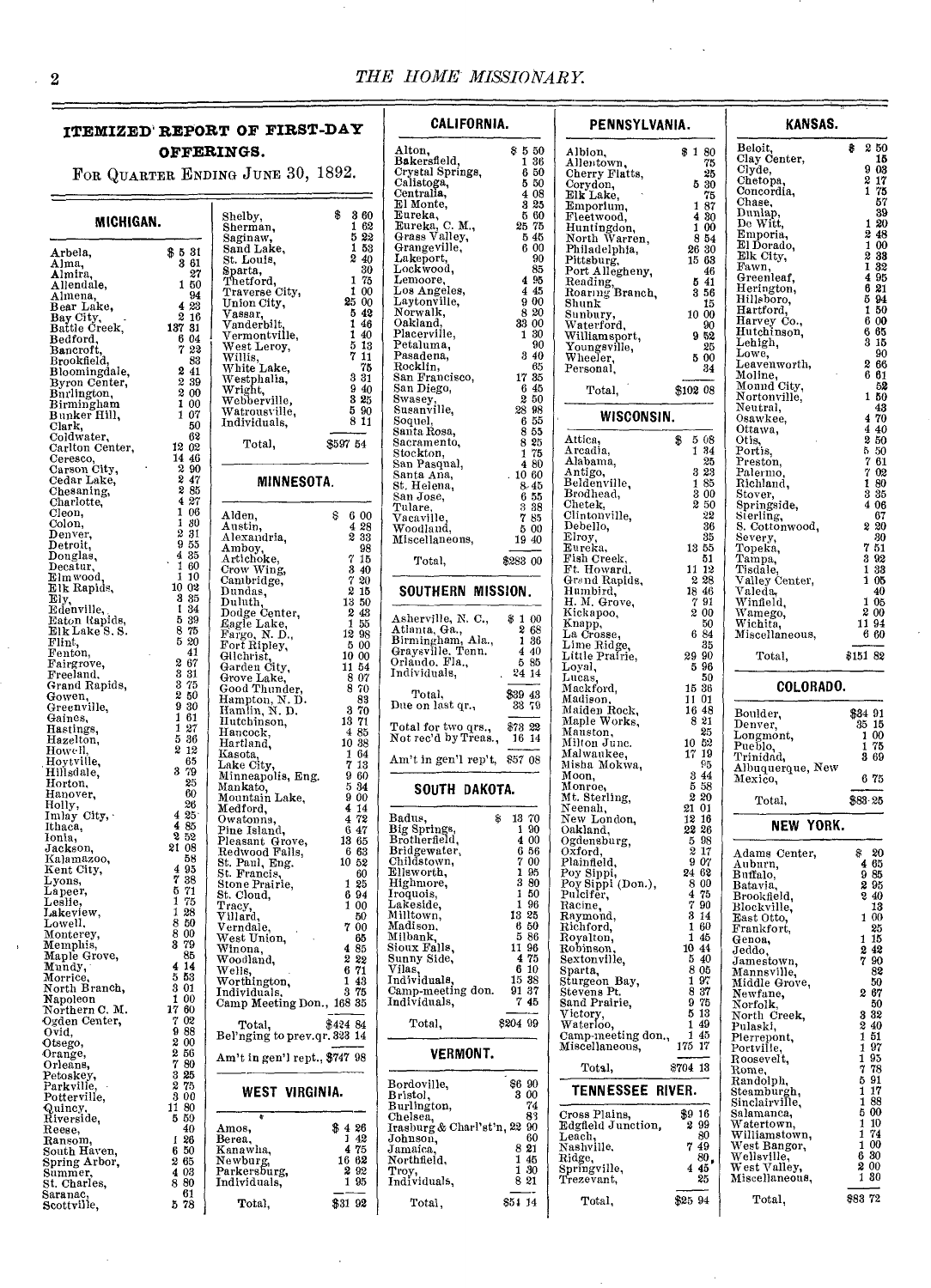# *THE HOME MISSIONARY* 3

| INDIANA.                      |                | TEXAS.                                              |                        | OHIO.                     |                        | Grinnell,<br>Harlan,                                     | 2 90<br>8<br>2 75                                        |
|-------------------------------|----------------|-----------------------------------------------------|------------------------|---------------------------|------------------------|----------------------------------------------------------|----------------------------------------------------------|
|                               |                |                                                     | \$100                  | Akron,                    | \$910                  | Hartley.                                                 | 581                                                      |
| Akron.                        | $-90$<br>\$    | Clifton.<br>Cleburne,                               | 180                    | Broughton,                | 2 9 0                  | Knoxville.                                               | 7 00<br>50                                               |
| Angola,                       | 100<br>1 74    | Carsicana,                                          | 3 40                   | Belleville,               | 127                    | Keota.<br>Kelley,                                        | 13 23                                                    |
| Brookston,<br>Barber's Mills. | 7 73           | Covington,                                          | 1 90                   | Bloomington,              | 11 00                  | Lisbon.                                                  | 100                                                      |
| Corunna,                      | 2 00           | Dallas,                                             | 8 64                   | Bedford,                  | 75                     | Lansing,                                                 | 3 35                                                     |
| Denver.                       | 4 00           | Ferris.                                             | 65                     | Bowling Green.            | 600                    | Logan.                                                   | 255                                                      |
| Dugger.                       | 310            | Ladonia,                                            | 170                    | Cleveland.<br>Clyde.      | 9,27<br>700            | Moravia.                                                 | 75                                                       |
| Dana.                         | 6 07           | Mt. Pleasant,                                       | 3 61                   | Cincinnati,               | 10 26                  | Mt. Pleasant,                                            | 20 47                                                    |
| Farmersburg, .                | 178            | Peoria.                                             | 1 95                   | Camden.                   | 241                    | Monroe.                                                  | 5 00                                                     |
| Glenwood,                     | 1 75           | Poetry,                                             | 2 95                   | Corsica.                  | 1 59                   | Nevada.                                                  | 5 57                                                     |
| Grass Creek,                  | 1 28           | Plano,                                              | 200                    | Columbus.                 | 1 90                   | Olin,                                                    | 4 50                                                     |
| Indianapolis,                 | 4 55           | Rockwall,                                           | 3 30<br>2 05           | Delaware,                 | 200                    | Osceola,                                                 | 1 90                                                     |
| Jonesboro,                    | 65             | Savoy,                                              | 11 85                  | Dunkirk,                  | 3 61                   | Parkersburg,                                             | 5 20                                                     |
| Kewanna.                      | 78             | Individuals,                                        |                        | East Liverpool,           | 1 61                   | Pilot Mound,                                             | 3 00                                                     |
| Kokomo.                       | 5 06           | Total,                                              | \$46 80                | Elgin.                    | 3 75                   | Ruthven,                                                 | 4 95<br>5 40                                             |
| Ligonier,                     | 1 30<br>4 00   |                                                     |                        | Gilboa.                   | 5 25                   | Riverton,<br>Salina.                                     | 1 25                                                     |
| Mechanicsburg,                | 1 09           |                                                     |                        | Geneva,                   | 8 22                   | Sandyville,                                              | 5 00                                                     |
| Marion,<br>Maxwell,           | 50             | <b>MISSOURI.</b>                                    |                        | Genoa,<br>Grape Grove,    | 110                    | Sharps.                                                  | 88                                                       |
| New Marion,                   | 110            |                                                     |                        |                           | 2 30                   | Spencer,                                                 | 7 75                                                     |
| Northfield,                   | 100            |                                                     |                        | Hamler,                   | 3 00<br>1 75           | Smithland,                                               | 3 20                                                     |
| Noblesville,                  | 77             | Carthage,                                           | \$562                  | Leesburg,<br>La Grange,   | 8 58                   | State Center,                                            | 220                                                      |
| New London,                   | 5 50           | Economy,                                            | 5 45                   | Lima,                     | 1 60                   | Sigourney,                                               | 1 00                                                     |
| North Liberty,                | 2 20           | Harrisonville,                                      | 1 00                   | Mt. Vernon,               | 34 91                  | Storm Lake.                                              | $\begin{array}{c} 75 \\ 145 \end{array}$                 |
| Olivett Chapel,               | 5 30           | Kansas City,                                        | 11 58                  | Marion,                   | 1 60                   | Wilton.                                                  |                                                          |
| Plymouth,                     | 1 4 4          | Nevada,                                             | 4 65<br>6 00           | Norwalk.                  | 35                     | Woodburn,                                                | 745<br>258                                               |
| Rochester,                    | 3 4 3          | Rich IIill.                                         | 1 00                   | New Antioch.              | 40                     | Waukon,                                                  | 245                                                      |
| Individuals.                  | 680            | Rolla,                                              | 694                    | Spencer.                  | 1 40                   | Winthrop,<br>Weston,                                     | 510                                                      |
| Camp-meeting don. 70 95       |                | St. Louis,                                          | 8:3                    | St. Clairville,           | 2 15                   | Individuals,                                             | 45 75                                                    |
| Total,                        | \$147 72       | Sedalia,<br>Schell City,                            | 1 50                   | Springfield,              | 1 75                   | Camp-meeting collec-                                     |                                                          |
|                               |                | Miscellaneous,                                      | 2513                   | Toledo,<br>Van Wert,      | 25<br>2 00             | tion.                                                    | 179 21                                                   |
|                               |                |                                                     |                        | Washington C. H.,         | 2 90                   |                                                          |                                                          |
| <b>NEBRASKA.</b>              |                | Total,                                              | \$72 10                | Waterford,                | 3 00                   | Total.                                                   | \$474 21                                                 |
|                               |                | Rep't'd last qr.,                                   | 44 45                  | West Mansfield,           | 1 10                   |                                                          |                                                          |
| Alliance,                     | \$165          |                                                     |                        | Walnut Grove,             | 51                     | NEW ENGLAND.                                             |                                                          |
| Alma.                         | 1 70           | Am't in gen'l rep't, \$116 55                       |                        | Whelersburg,              | 200                    |                                                          |                                                          |
| Aurora,                       | 1 58           |                                                     |                        | Youngstown,               | 40                     | Amherst, N. H.                                           | \$719                                                    |
| Albion,                       | 6 65<br>95     |                                                     |                        | Individuals,              | 10 05                  | Cornish and                                              |                                                          |
| Blue Valley,<br>Blue Hill,    | 17             | UPPER COLUMBIA.                                     |                        | Camp-meeting don., 221 85 |                        | Newport, N.H.                                            | 25 00                                                    |
| Blair City,                   | 78             |                                                     |                        |                           |                        | Nashua,                                                  | 385                                                      |
| Blair Country,                | 184            |                                                     |                        | Total.                    | \$392 94               | $\mathcal{A}$<br>New Ipswich,<br>Boston, Mass.           | 15 15                                                    |
| Butka.                        | 50             | Colfax.<br>- 66<br>Dayton.                          | Wash., \$ 2 50<br>2 65 |                           |                        | Boston,<br>w                                             | 233                                                      |
| Beaver City,                  | 2 35           | Farmington, (Ger.)                                  |                        | IOWA.                     |                        | Charlemont,<br>$\mathbf{G}$                              | 13 19                                                    |
| Curtis,                       | 870            | Wash,                                               | 7 00                   |                           |                        | Danvers,<br>¢¢.                                          | 6 40<br>1031                                             |
| College View,                 | 45 78          | Wash.,<br>Pataha.                                   | 2 30                   | Atlantic,<br>Atalissa,    | 8529                   | Dartmonth,<br>$\mathbf{G}$                               | 60                                                       |
| Decatur.                      | 557            | $-1.5$                                              | 8.64                   |                           | 2 9 3<br>3 07          | Haverhill,<br>$\alpha$                                   | 4 49                                                     |
| Ft. Calhoun,                  | 718            | Spokane,<br>Walla Walla,<br>$\mathbf{A} \mathbf{A}$ | 3 20                   | Afton,<br>Beaman          | 3 15                   | Lynn,<br>Lowell,<br>$\epsilon$                           | 500                                                      |
| Grand Island,                 | 237            | Heppner, Oregon,                                    | 25                     | Bonaparte,                | 1 0 0                  | $\epsilon$ 6<br>New Bedford,                             | 9 34                                                     |
| Hum boldt,                    | 10 64<br>4 10  | Milton.                                             | $7\,86$                | Bowman's Grove,           | 6 17                   | $\mathbf{G}$<br>Newburyport,                             | 3 33                                                     |
| Hastings,<br>Lincoln.         | 14 13          | Boise City, Idaho,                                  | 2 00                   | Boone.                    | 25                     | $\epsilon$ (<br>Reading,                                 | 580                                                      |
| Lavaca,                       | 6 54           | Moscow.                                             | 9 40<br>05             | Croton.                   | 110                    | $\Omega_{\rm{L}}$<br>So. Amherst,                        | 3 00                                                     |
| Lime Grove.                   | 4 23           | Individuals.                                        |                        | Cedar Rapids.             | 1 30                   | $\bar{\mathbf{t}}$<br>So. Lancaster,<br>$\mathfrak{c}_k$ | 29 57                                                    |
| Minden,                       | 4 41           | Camp Meeting Don., 87 42                            |                        | Council Bluffs,           | 973                    | Springfield,                                             | $\begin{smallmatrix} 2 & 79 \\ 5 & 00 \end{smallmatrix}$ |
| North Loup,                   | 5 00           | Total,                                              | \$133 27               | Coon Rapids,              | 3 65                   | Vineyard Haven"                                          |                                                          |
| Omaha,                        | 3 45           |                                                     |                        | Carthage,                 | 1 90                   | $\mathbf{R}_{i}$ I.<br>Greenwood,                        | 281<br>4 25                                              |
| Red Cloud,                    | 61             |                                                     |                        | Castana.                  | 65                     | Peace Dale,<br>$\mathbf{G}$                              | 4 00                                                     |
| Seward.                       | 178            | MARITIME.                                           |                        | Des Moines,               | 19 71<br>$\tilde{2}00$ | Providence,<br>$\pm 4$<br>Slocumville,                   | 3 80                                                     |
| Schuyler.                     | 1 54           |                                                     |                        | Delphos.<br>Eddyville,    | 410                    | Berlin.<br>Conn.,                                        | 250                                                      |
| Stromsburg,                   | 1 35           |                                                     |                        | Exira,                    | 1900                   | Hampton,                                                 | 1 26                                                     |
| Sett.                         | 43             |                                                     | \$1 19                 | Emmettsburg,              | 4 00                   | Norwich Town, "                                          | 2100                                                     |
| Shelton.                      | 11 80<br>2 4 9 | Moncton, N. B.,<br>Truro, N. S.,                    | 210                    | Elkhorn,                  | 10 71                  | Individuals,                                             | 5 51                                                     |
| Individual.                   |                |                                                     |                        | Fontanelle,               | 12 13                  |                                                          |                                                          |
| Total,                        | \$155 27       | Total,                                              | \$3 29                 | Gilman,                   | 52                     | Total,                                                   | \$197 47                                                 |
|                               |                | <b>MISSIONARY APPROPRIATIONS.</b>                   |                        |                           |                        |                                                          | WEST INDIES.                                             |

# *(For Six Months)*

# FROM JULY 1, TO DEC. 31, 1892

#### SCANDINAVIA.

| For the work\$1,900                                                                            |       |
|------------------------------------------------------------------------------------------------|-------|
| Colporter's Schools                                                                            | 500   |
| $Interest \dots \dots \dots \dots \dots \dots \dots \dots \dots \dots \dots \dots \dots \dots$ | 350   |
| New Books                                                                                      | 500   |
|                                                                                                | 150   |
| For Finland                                                                                    | 500   |
| For Iceland and Greenland                                                                      | 250   |
| GREAT BRITAIN.                                                                                 |       |
| Ship Mission                                                                                   | 400   |
| City Missions, and education of workers                                                        | 425   |
|                                                                                                |       |
| $Present\; Truth$ and its circulation                                                          | 500   |
|                                                                                                | 5,575 |

 $\ddot{i}$ 

|           | WEST INDIES.                                                                                |       |
|-----------|---------------------------------------------------------------------------------------------|-------|
|           |                                                                                             |       |
|           | CENTRAL AMERICA.<br>For the work (in the Bay Islands)                                       | 400   |
|           | SOUTH AMERICA.<br>For workers to British Guiana and Brazil                                  | 1,000 |
|           | AUSTRALIA.                                                                                  |       |
|           | For General Conference workers, and transpor-                                               |       |
|           | 500                                                                                         | 2,750 |
|           | NEW ZEALAND.                                                                                |       |
| $\$4,150$ | For transportation of a laborer and expenses of General<br>Conference workers               | 1,000 |
|           | POLYNESIA.                                                                                  |       |
|           | For the Mission Ship "Pitcairn"  \$4,000<br>For Missionary correspondence with the islands, |       |
|           | 500<br>from Sydney                                                                          | 4,500 |
|           | ASIA.                                                                                       |       |
| 4,025     | China Ship Mission, and tracts in Chinese                                                   | 500   |

| ILLINOIS.                                                                                                                                                                                                                                           |                                                                                       |                                                                                                |
|-----------------------------------------------------------------------------------------------------------------------------------------------------------------------------------------------------------------------------------------------------|---------------------------------------------------------------------------------------|------------------------------------------------------------------------------------------------|
| Belvidere.<br>Bloomington,<br>Side,<br>Chicago, So.<br>Chrisman Canvas'rs,<br>Du Quoin,<br>Kankakee.<br>Lena,<br>Onarga.<br>Plum River,<br>$_{\rm{Proctor.}}$<br>Rock Island,<br>Rockford.<br>Springfield,<br>Sheridan,<br>Sadorus.<br>Individuals, | \$7<br>20<br>50<br>7<br>2<br>1<br>4<br>2<br>7<br>1<br>3<br>15<br>5<br>10 71<br>1<br>6 | 25<br>73<br>12<br>55<br>02<br>30<br>35<br>71<br>53<br>66<br>00<br>6 08<br>27<br>83<br>00<br>00 |
| Total.                                                                                                                                                                                                                                              | \$153                                                                                 | 11                                                                                             |
| OUEBEC.                                                                                                                                                                                                                                             |                                                                                       |                                                                                                |
| Buckingham and<br>Angers,<br>Dixvillĕ,<br>So, Bolton,<br>Individual.<br>Total,                                                                                                                                                                      | 84<br>4<br>1<br>\$10 00                                                               | 00<br>60<br>10<br>30                                                                           |
| VIRGINIA.                                                                                                                                                                                                                                           |                                                                                       |                                                                                                |
| Mt. William.<br>Winchester,                                                                                                                                                                                                                         | S2<br>2                                                                               | 59<br>65                                                                                       |
| Total,<br>Rec'd in prev. qr.,                                                                                                                                                                                                                       | \$5<br>1                                                                              | 24<br>00                                                                                       |
| Am't in gen'l rep't,                                                                                                                                                                                                                                | \$4                                                                                   | 24                                                                                             |
| ATLANTIC.                                                                                                                                                                                                                                           |                                                                                       |                                                                                                |
| Washington, D.<br>О.<br>Мd.<br>Baltimore,<br>Camden, N.<br>Υ.<br>Paulsboro,<br>Vineland.<br>١ś<br>Brooklyn,                                                                                                                                         | 847<br>5<br>1<br>3<br>2<br>32                                                         | 72<br>95<br>55<br>90<br>45<br>32                                                               |

Total, \$93 89

**MONTANA.** 

Livingston, \$ *s* 70 Camp-meeting don. 11 40 Total, \$15 10